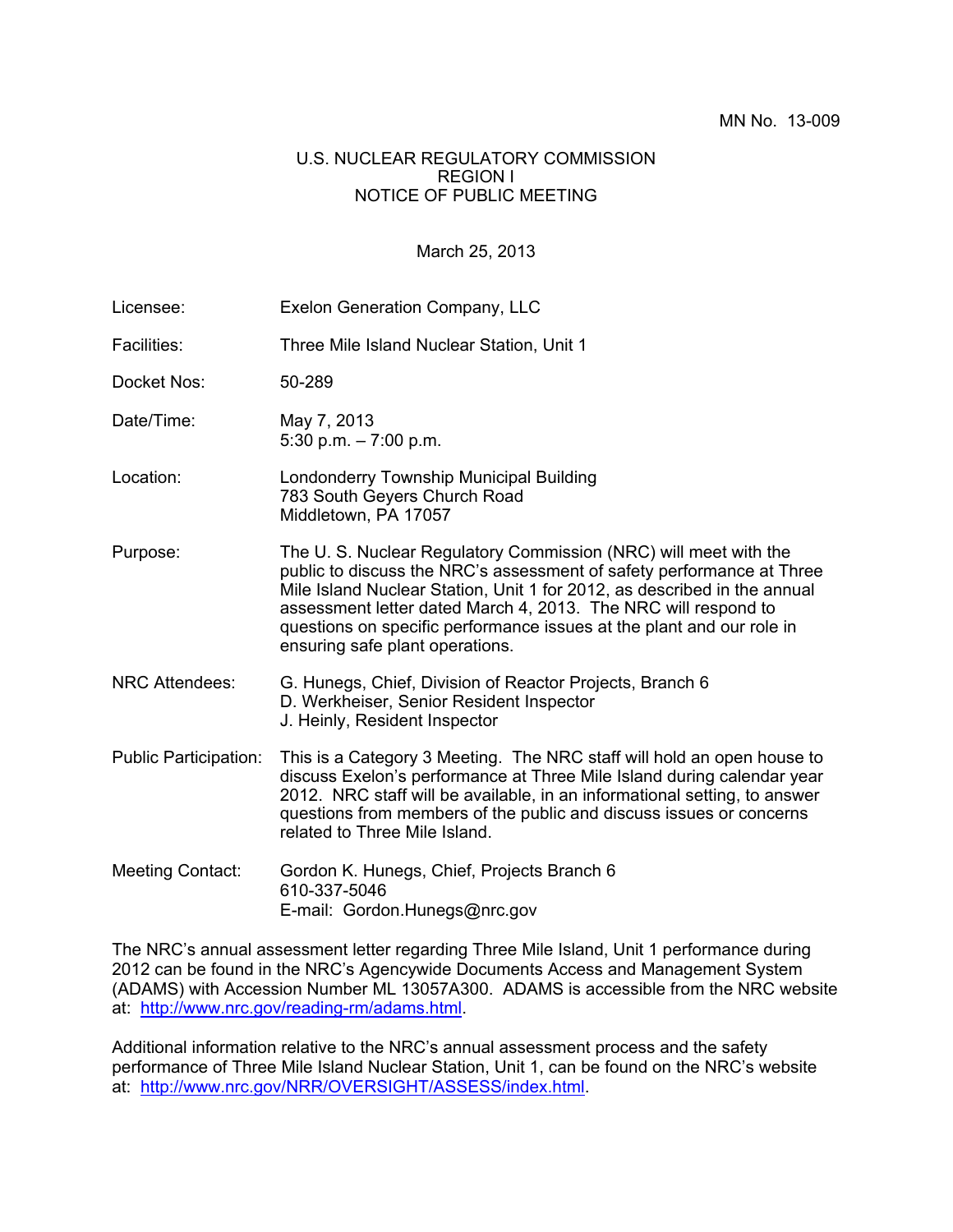The NRC's Policy Statement, "Enhancing Public Participation in NRC Meetings," effective May 28, 2002, applies to this meeting. The policy statement may be found on the NRC website, http://www.nrc.gov/reading-rm/doc-collections/commission/policy/67fr36920.html, and contains information regarding visitors and security.

The NRC provides reasonable accommodation to individuals with disabilities where appropriate. If you need a reasonable accommodation to participate in this meeting, or need the meeting notice or other information from the meeting in another format (e.g., Braille, large print), please notify the NRC's meeting contact. Determinations on requests for reasonable accommodation will be made on a case-by-case basis. Persons requiring assistance to attend the meeting shall make their requests known to the NRC meeting contact no later than two business days prior to the meeting.

Attendance by other NRC personnel at this meeting should be made known by April 26, 2013, via telephone to the NRC meeting contact.

Meetings are sometimes canceled or rescheduled as a result of unforeseen circumstances. Please confirm the meeting schedule on the NRC website under public meetings.

Approved by: **/RA/** \_\_

 Gordon K. Hunegs, Chief Projects Branch 6 Division of Reactor Projects

cc: Distribution via ListServ